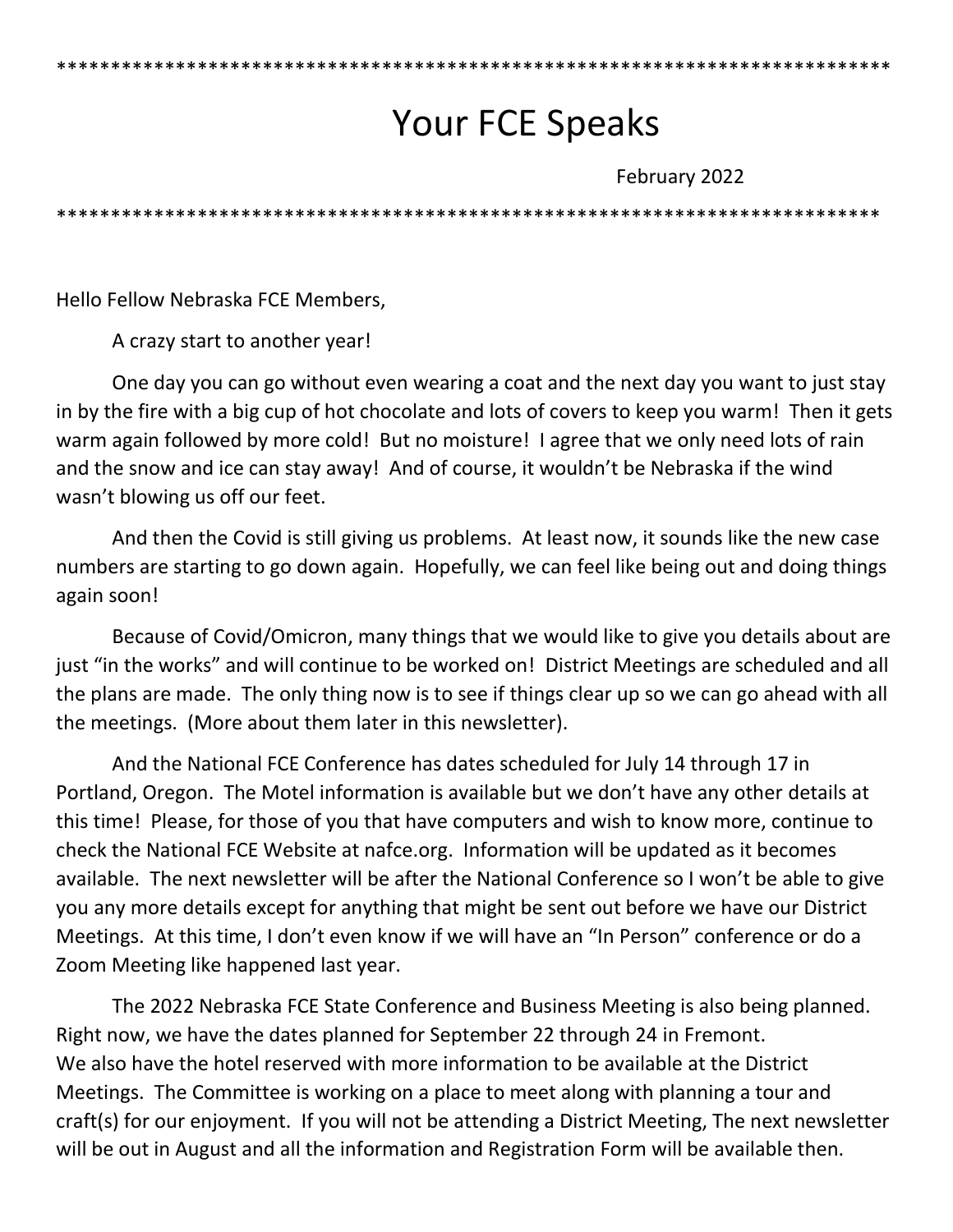Have you sent the 2022 Officer Report? Or the 2022 Club, County and /or Individual Report? The Officer Report gives us information about who we can contact if there is anything we feel you need to know about as soon as possible. The Club, County and/or Individual Report give us information of things you and your group did in 2021. That information is compiled and sent to the National Office. That information is then combined with the other FCE States information so that we can see what everyone else is doing and the Volunteer hours listed give us details that the IRS uses to verify that we are a "Not for Profit" organization.

Now it's time to get information that we do know listed so you can plan accordingly.

## **Calendar of Events**

**March 1** - Deadline for entries to the State President (postmark date)

Heart of FCE - (Entry will be judged and the State Winner will be forwarded to National FCE for inclusion at the National level)

Spirit of FCL – Entry will be judged and the State Winner will be forwarded to National FCE for inclusion at the National level Contest)

2<sup>nd</sup> Grade Environmental Poster Contest - (Entry form – Poster is to be brought to State Conference)

3<sup>rd</sup> Grade Enviro nmental Essay Contest - (Essay is to accompany the Entry form)

4<sup>th</sup> Grade "Character Counts! (RM) Artwork and Essay Contest" (Artwork and Essay are to accompany the Entry form for judging with the State Winner to be forwarded to the National FCE "Character Counts! Artwork and Essay Contest")

5<sup>th</sup> Grade Creative Writing Contest (Entry is to accompany the Entry form)"

All the above information is available in the Delegate Packets from the 2021 Nebraska FCE State Conference that was held in Broken Bow or mailed to the County/Club Chair.

The "Heart of FCE", "Spirit of FCL", and "4th Grade Character Counts!(RM) Artwork and Essay Contest" are also available on the National FCE website under "Forms"

**March 5** - Central District - District Meeting – Ainsworth

**March 26 -** East District – District Meeting – Seward

**April 5** - West District – District Meeting – North Platte

(Still farther into the newsletter for details about the District Meetings)

**April 15** – Postmark deadline date for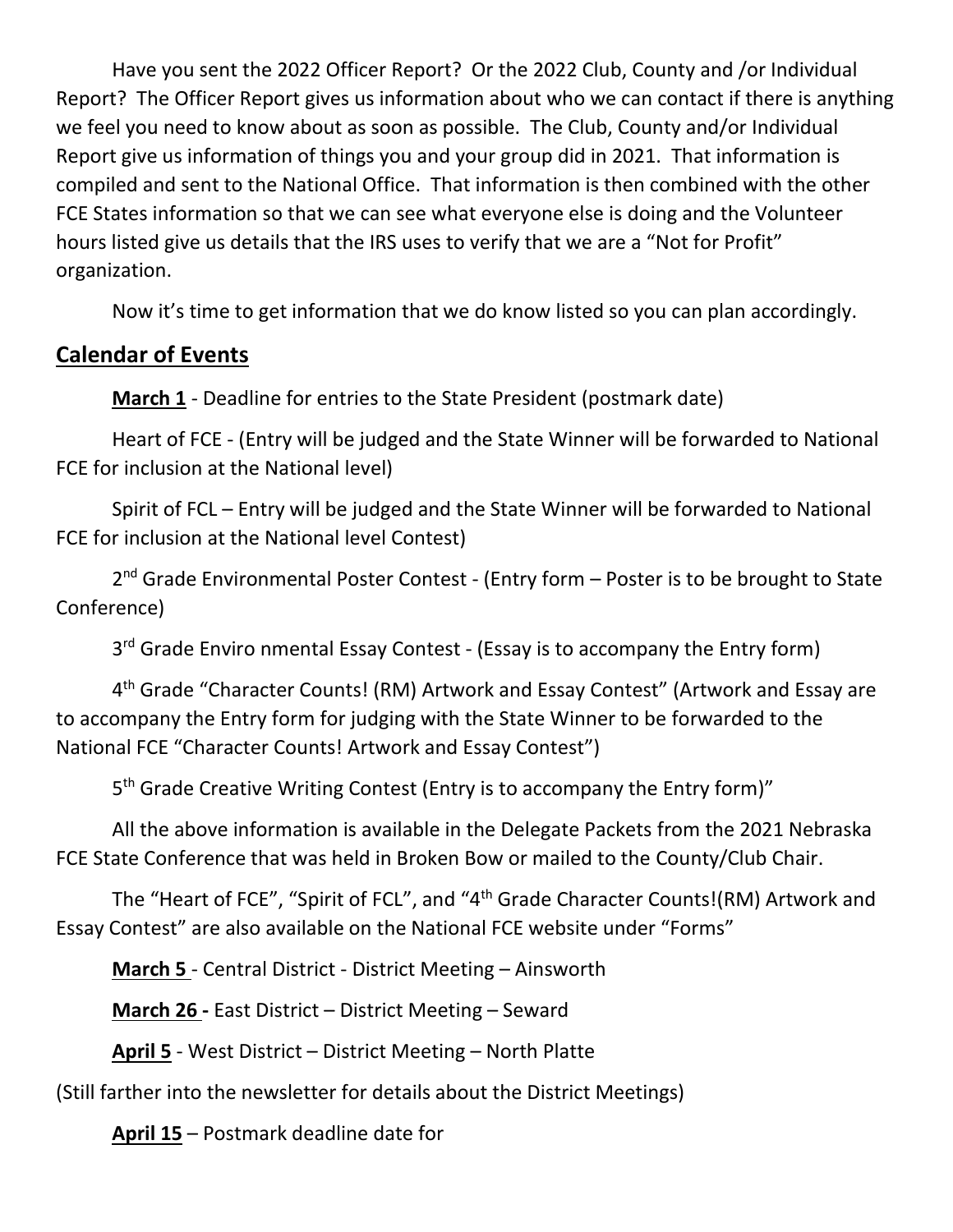Outstanding FCE Award Entry

Superior FCE Award Entry

National FCE Board Alumni Scholarship Application

These entries are also included in the Delegate Packets and available on the FCE website.

These items are sent directly to the National FCE office for consideration. Address is:

National FCE Headquarters

76 Cavalier Blvd, Suite 106

Florence, Ky, 41042

**July 1** – Postmark deadline for Heritage Skills entries

(Poetry entry is to be included with the Entry Form)

Application for Homemakers Education Grant

Application for National FCE Conference Reimbursement Scholarship

**July 14 through 17** – National FCE Annual Conference

**September 22 through 24** – Nebraska FCE Annual Conference and Business Meeting –

Fremont (more details at District Meetings and the August Newsletter)

Some other things to keep in mind!

The 2023 Nebraska FCE State Conference and Business Meeting - It is time for the West District to Host the Annual Conference. The State Board is always available to help make plans but we need some group, or even a person, to step up and find a site for us to work with for meeting space, lodging, food, tour(s), etc.

### **Election of Officers**

We will be having two (2) State Board vacancies to fill when we meet at the Nebraska Association for Family and Community Education Annual Conference and Business Meeting this fall in Fremont.

The Treasurer position is currently being held by Tammied Sanford. The East District Director position has been held by Jackie Thomson-Bremer. They are both coming to the end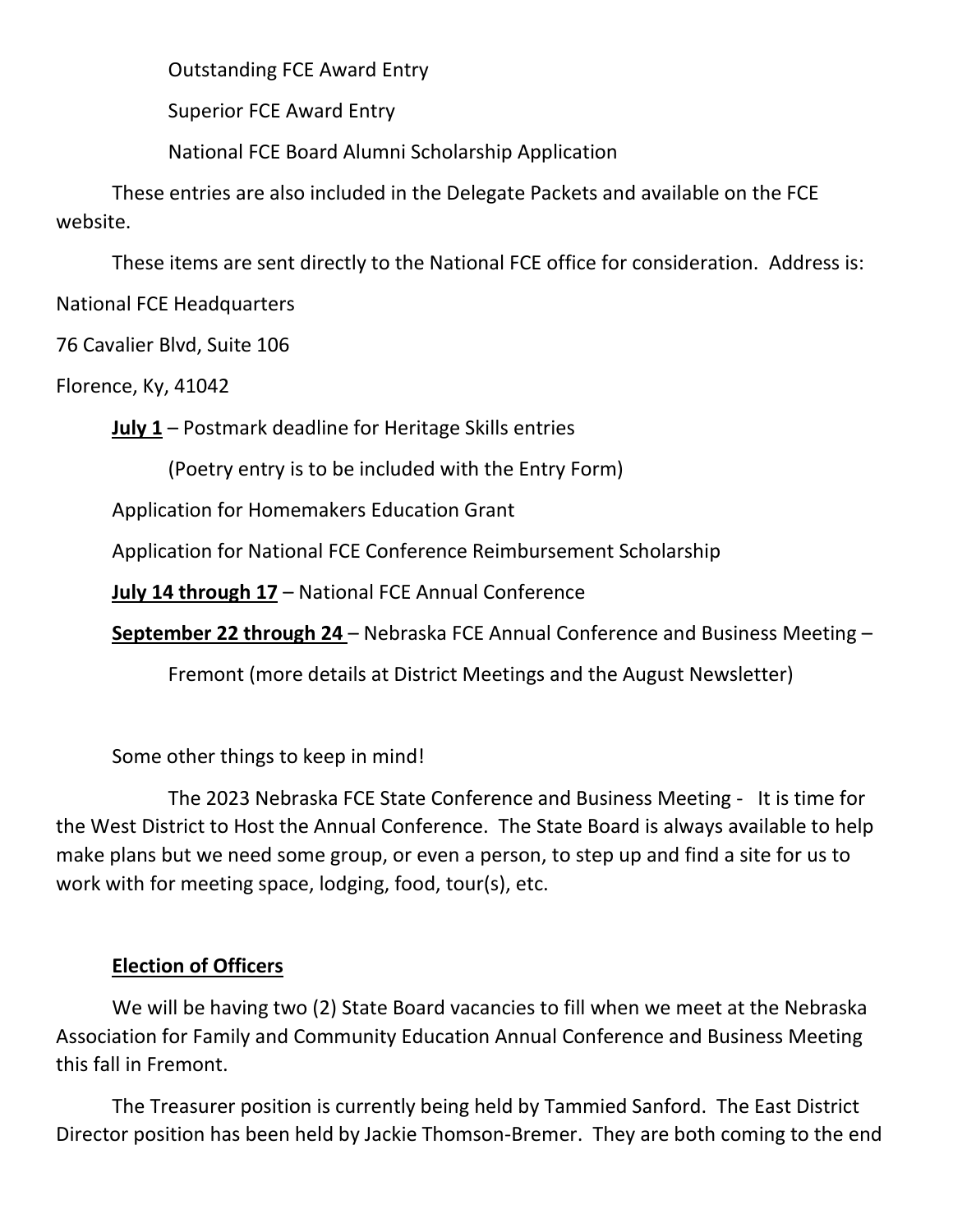of their second "Term of Office". According to our "Constitution and By-Laws" an officer may hold two (2) consecutive terms of office. A term of office is three (3) years.

Both ladies will be missed on the State Board but I know they are looking forward to moving on to other things.

This also means that we need someone to step forward and move into these offices!

Please think about becoming a State officer, or at least consider who you might think would be a good replacement to move into these offices. We do have paperwork listing what these duties of the offices include.

\* \* \* \* \* \* \* \* \* \* \* \* \* \*

We also have some unfinished election business from the 2021 Nebraska Family and Community Education Annual Conference and Business Meeting to take care of. Due to motions for changes to the Nebraska FCE Constitution and By-Laws, the President-Elect position was not voted on.

There was a motion to remove some wording that limited the "Term of Office" for the position of President. This caused some concern about how this affected the President-Elect and President offices. We have found that we would still need to vote for a President-Elect during the second year of the current President's term in office. Because the President would be eligible to hold office for a second term, they could be nominated to run for the office for a second term.

In the event of the current President being elected for a second term, there would not be a one (1) year time for the elected person to be an understudy of the President position. If there is someone else elected, they would have the one (1) year (or in this case, until the 2022 Nebraska State Conference) as understudy of the President and then become President for a three (3) year term.

Our Constitution and By-Laws do allow for us to do State Business at District Meetings. Therefore, a plan is in place for having an election of President-Elect at the meetings.

Because the District meetings are not held on the same day or even with-in a couple weeks, we would have the Nominations sent to the Vice-President, Ginger Turner, who is also the Chairman of the Nominations Committee. She would then prepare a ballot that will be presented for voting at each of the meetings. Voting would be done by the Delegate for the County they represent and the Delegate would have to sign in as the Delegate. Then the ballots would be placed in an envelope and sealed. After all the District meetings are held, a Counting committee would tally the votes and the winner would be notified.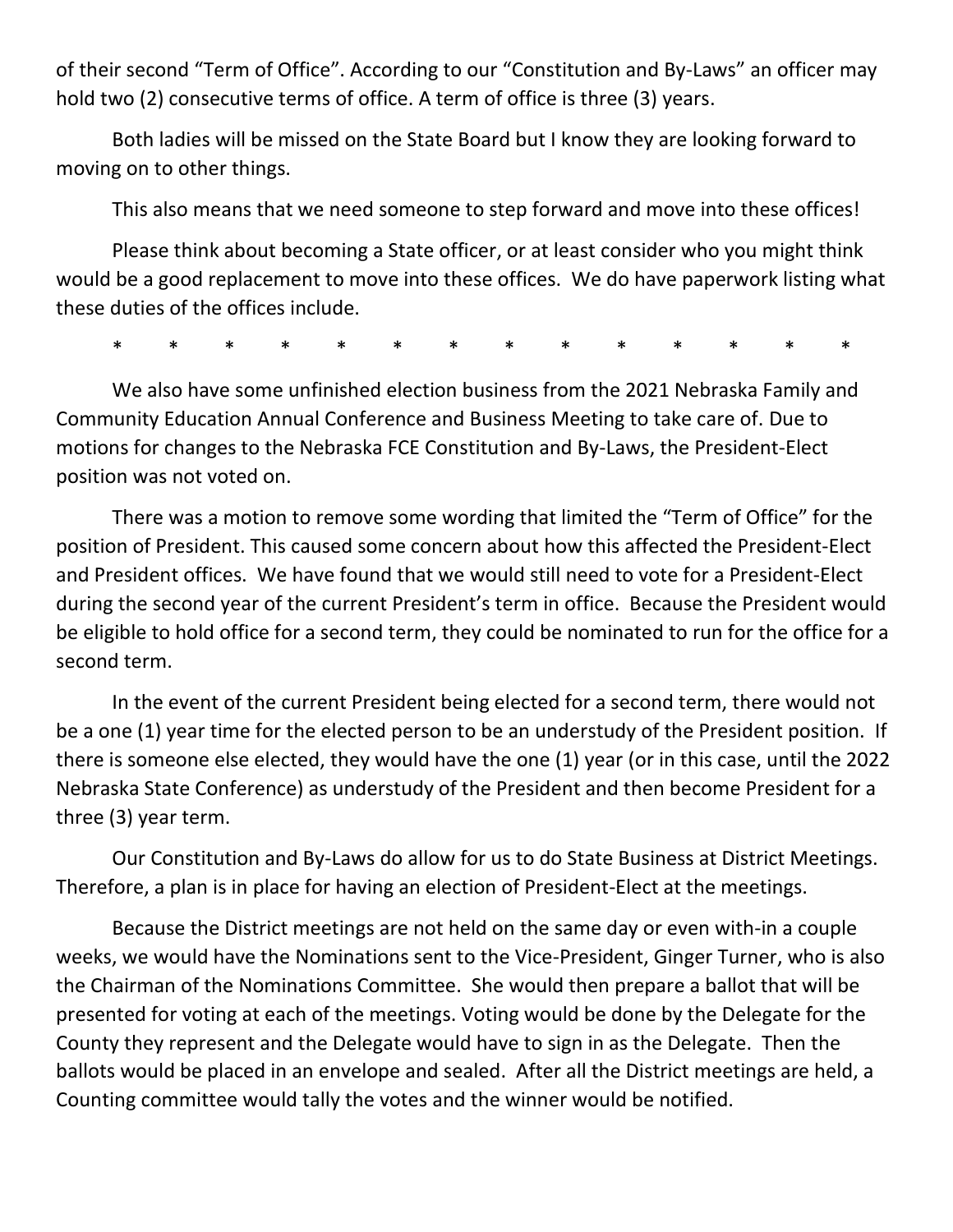In order to have an election, we need Nominations for the office of President-Elect.

Please consider this position. It is a rewarding opportunity to serve your fellow Nebraska FCE members.

I would like to be considered as a candidate for the position of President-Elect for the Nebraska Family and Community Education.

I would like to Nominate

To be a candidate for position of President-Elect for the Nebraska Association of Family and Community Education.

We are requesting that Nominations be sent to:

Ginger Turner

300 Road 324

Trumbull, Nebraska, 68980-9716

We are setting a deadline for the Nominations to reach Ginger by February 28 so that there is time to confirm that the Nominees are willing to hold the office and prepare the ballot. We will not be able to take nominations from the floor at each of the meetings as they would not be able to be presented at the other meetings.

\*\*\*\*\*\*\*\*\*\*\*\*\*\*\*\*\*\*\*\*\*\*\*\*\*\*\*\*\*\*\*\*\*\*\*\*\*\*\*\*\*\*\*\*\*\*\*\*\*\*\*\*\*\*\*\*\*\*\*\*\*\*\*\*\*\*\*\*\*\*\*\*\*\*\*\*

After the Counting committee tallies the ballots, Ginger will notify the winner. The winner will then be installed in office and be included in State Board activities as soon as possible.

In the event that we will not be able to have the District Meetings, this election will not happen and a President-Elect will be elected at the 2022 Annual Conference of the Nebraska Family and Community Education and take office at that time as President for a three (3) year term with the current President as an Advisor to assist in the transition for one (1) year.

This will be another reason to attend the District Meetings.

Remember that you are "Welcome to Attend" any, and even all the District Meetings. Of course, you will only be allowed to vote once.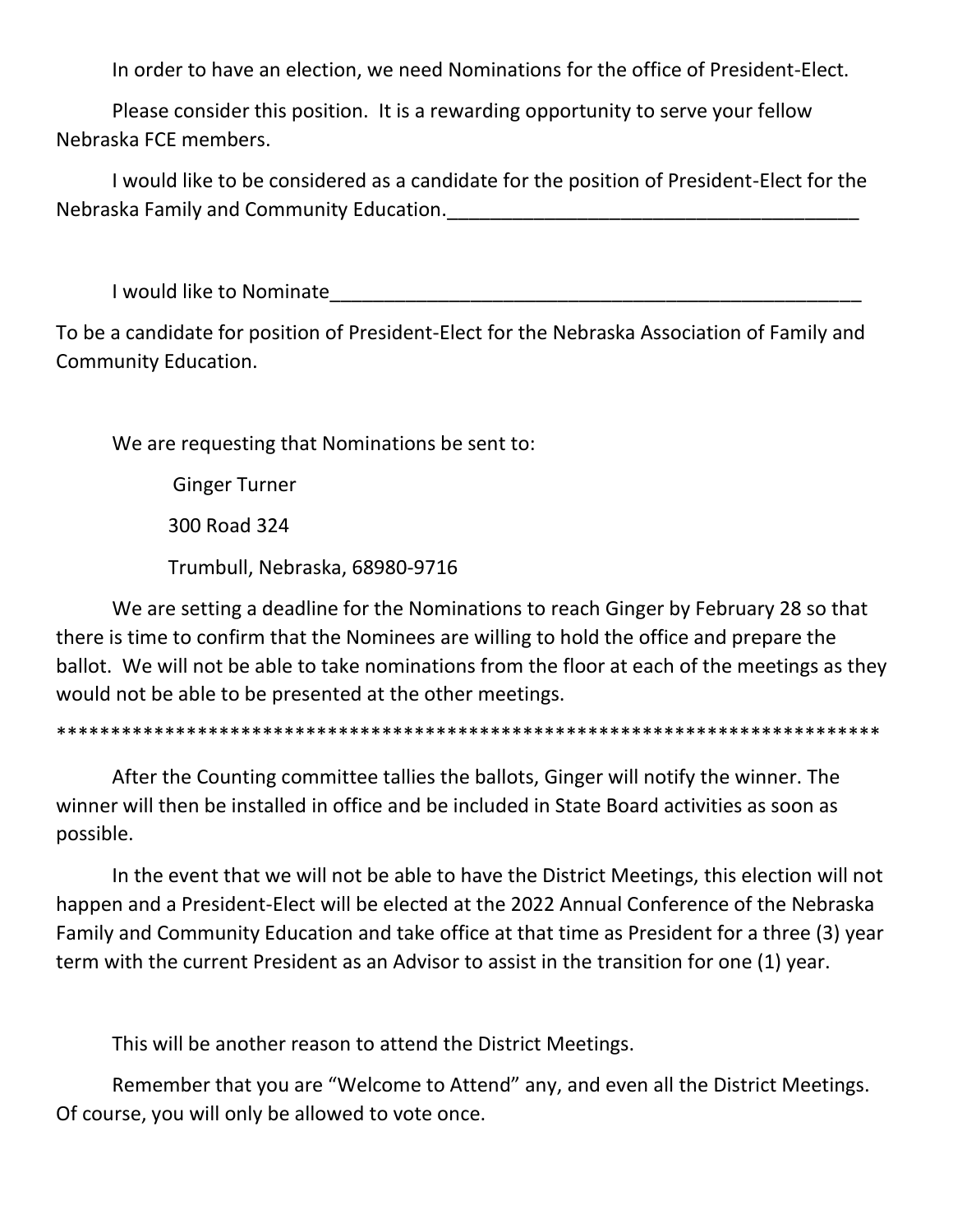#### **District Meeting Information**

The District Directors have their plans made and are eagerly looking forward to you attending their District Meeting.

We will be doing the Registration a little different this year. There will not be a "Registration Form". Instead of filling out a form and mailing it with your payment, we are asking that you **Place a phone call to the District Director** of the District Meeting(s) you wish attend and then pay your \$20.00 Registration Feed when you check in at the Meeting site. This will give you a later date to consider attending the meeting. Also, you will not have to worry about getting your money back in the event that Covid causes us to not be able to have the meetings.

Please make your phone call to:

Pam Bauer at 402-760-0241 to register for the Central District Meeting in Ainsworth by March 1.

Jackie Thomson-Bremer at 402-432-1410 by March 11 for the East District Meeting in Seward.

Margie Surber can be reached at 308-254-4965 by March 25 for the West District Meeting in North Platted.

#### **Central District Meeting**

Pam will be Hosting the Central District Meeting on Saturday, March 5 at the Methodist Church in Ainsworth. That address is  $3<sup>rd</sup>$  and Woodward which is one block west of Main Street.

Registration and Coffee will be at 9:30.

The Lesson – "What Do I Do with a Chuck Roll?" will open the days activities followed by time to "Visit the Land Down Under".

Your State President Cathy McKown and National Vice President for Public Policy Connie Larrington will be available for questions and information from the State and National FCE Boards. We will also have the Election for President-Elect during this time.

Lunch will be samples of the Chuck Roll lesson. We will get to enjoy food we have been shown how to prepare!

After lunch, we will have a lesson about "Food Waste"

Then we will have a "Going Green" craft.

The day will Wrap Up with dessert.